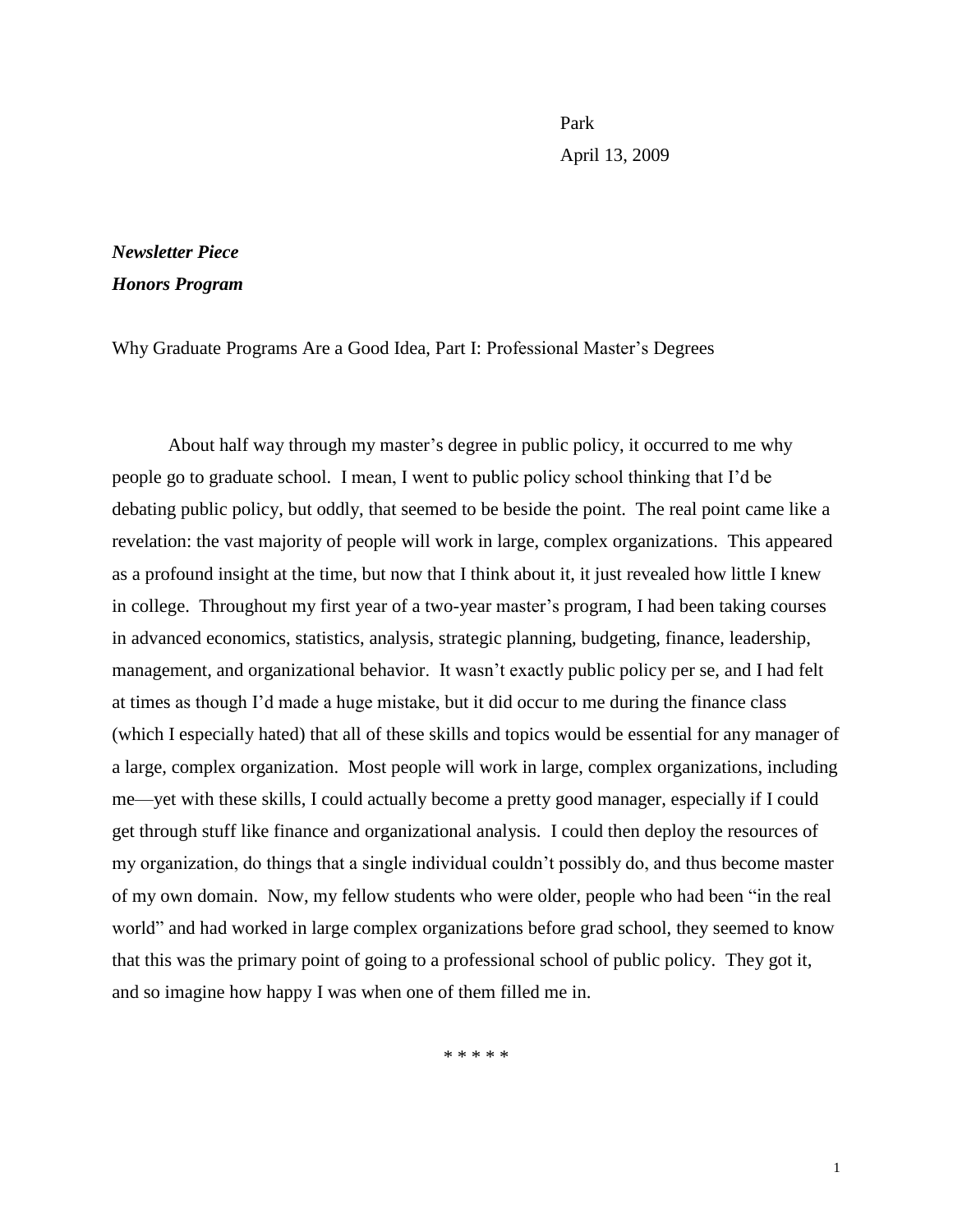Some of the most popular professional master's degrees include business administration (MBA), social welfare (MSW), public policy (MPP) and public administration (MPA), education (M.Ed.), journalism (MJ), and public health (MPH). Other programs are often grouped within a professional school: a graduate School of Design, for example, would offer master's degrees in city and regional planning (MCP), landscape architecture (MLA), and architecture (M. Arch.). There are multiple variants of each kind of professional degree: people get master's degrees in design, accounting, secondary education, urban planning, finance, and so on, but the idea is pretty much the same. All of these programs design their curricula for professionals who will work and manage large complex organizations in these fields—within most two year programs, for example, the first year is devoted to basic research methods and forms of analysis common to the field, while the second year provides exposure to substantive topics in various subspecialties of the field. Almost all research-based master's degrees will require students to complete a substantial research project, if only to deepen their appreciation of applied research.

For instance, my brother took a master's degree in city and regional planning, and the first year was a variant of my first year in public policy. Ed took classes in the history of city planning, metropolitan governance, research methods for urban planning, public finance, statistics, and land use law. His second year was a wide range of electives: local politics, urban race relations, housing policy, and a funky class on "shaping the urban realm." My second year consisted of national electoral politics, housing policy, urban planning (cross-listed in the Graduate School of Design), higher education law and policy (cross-listed in the Graduate School of Education), and local government law (cross-listed in the Law School). In hindsight, these were really like history courses—what set of policies worked in one setting, what didn't work in another, and what kinds of lessons could be drawn for professionals who might face similar circumstances. Both of us wrote a master's thesis as part of our degree program: Ed's was about labor relations and urban design in the Silicon Valley, and mine was about demographic and organizational changes in the Archdiocese of Boston after 1965.

Because professional degrees prepare people who will work within complex organizational settings, and because these organizations often serve large groups and populations, almost all of the methods common in these programs are drawn from the social sciences. Scholars who specialize in economics and statistics show how professionals can use quantitative methods—literally very large data sets—that can tell them about the shape of a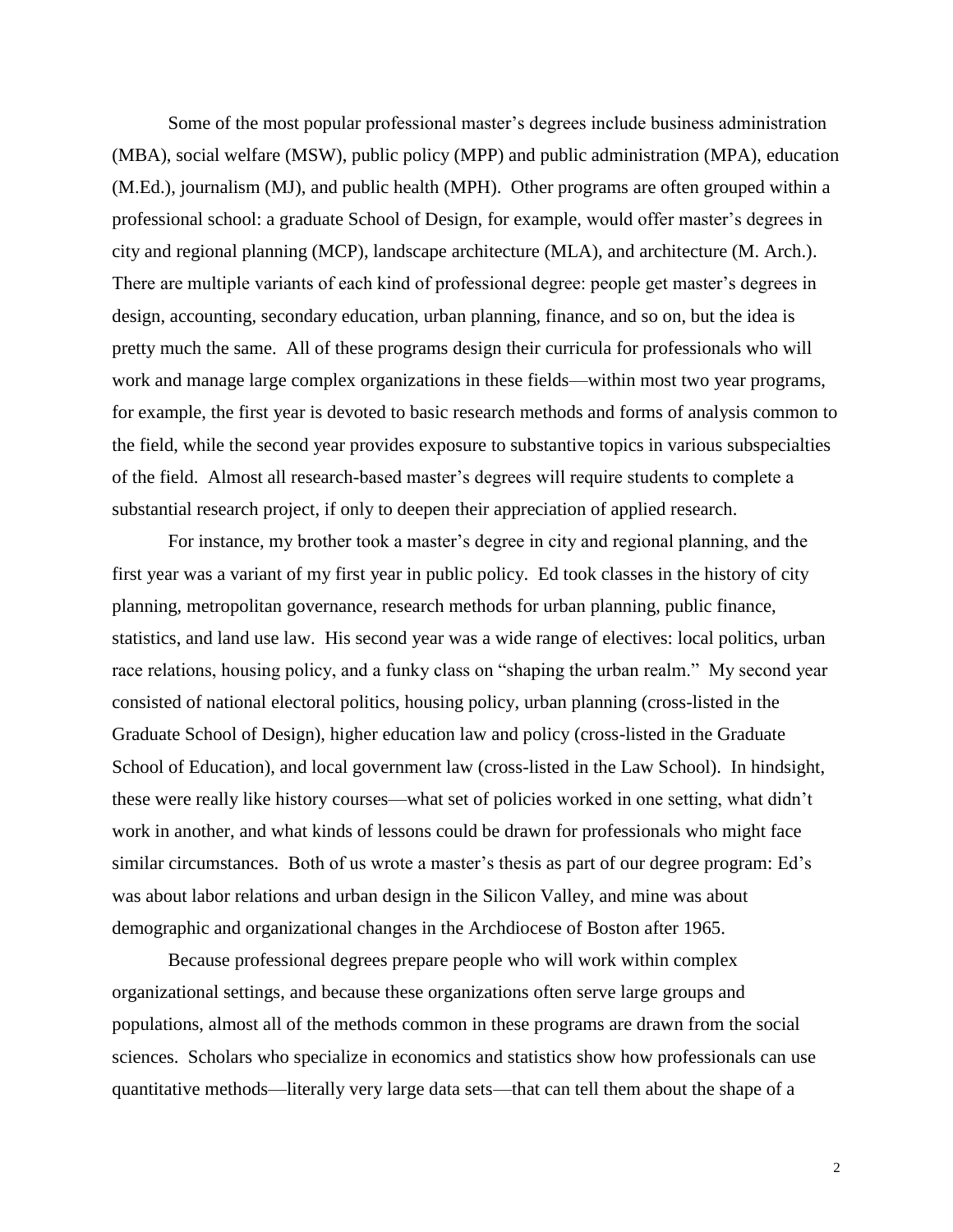population, its problems, and possible interventions. Anyone getting a master's degree in public health, for instance, will look at large populations: why do some groups of people have higher rates of disease than others, or why are some medical and policy interventions more likely to succeed than others? In addition to quantitative data, various graduate programs will introduce students to advanced qualitative methods—what's the best way of talking to people and finding out what they're thinking? In other words, what kind of behavioral explanations explain certain trends within large groups of people? Surveys, focus groups, interviews—done well and within a representative sample of the group you're studying—can yield great insights about *why* people behave the way they do. From an organizational perspective, knowing how to analyze and use both kinds of data is invaluable.

Finally, a very large fraction of a professional school curriculum will also involve organizational management and planning. Once an organization knows something about the populations they hope to serve, they still have to figure out how best to reach them and intervene. A professional working for the state department of education might generate even more data about how kids in poorer urban districts are much less prepared for kindergarten than affluent kids in suburban districts. What to do? This professional must figure out how her organization should respond, not just internally, but with other organizations as well, including teachers' unions, local districts, city councils, the state legislature, and so on. She should figure out what kinds of interventions worked in the past and also what didn't. Critics of education policy in general often profoundly underestimate just how complicated and difficult it is to do *anything*, and not just because the problems faced by these organizations are so profound, but also because it's truly difficult to get consensus around any solution across so many different organizations, all of which have their own peculiar organizational culture and interests.

To make things even more complicated, managing people is much harder than it looks. Figuring out how much to pay people who work in the organization, how to retain them, how to train new ones and maybe fire the ones who aren't working out—these are really tough things to do, if largely because most people are so idiosyncratic. Really, no two people are the same, so figuring out how to manage one doesn't help with everyone else. If you end up managing lots of people, you'll need to delegate some of these headaches to other managers who will report to you, but many of these middle managers end up as headaches, too. Knowing how to manage people is an art, a skill, something that can be taught but also something that's intuitive,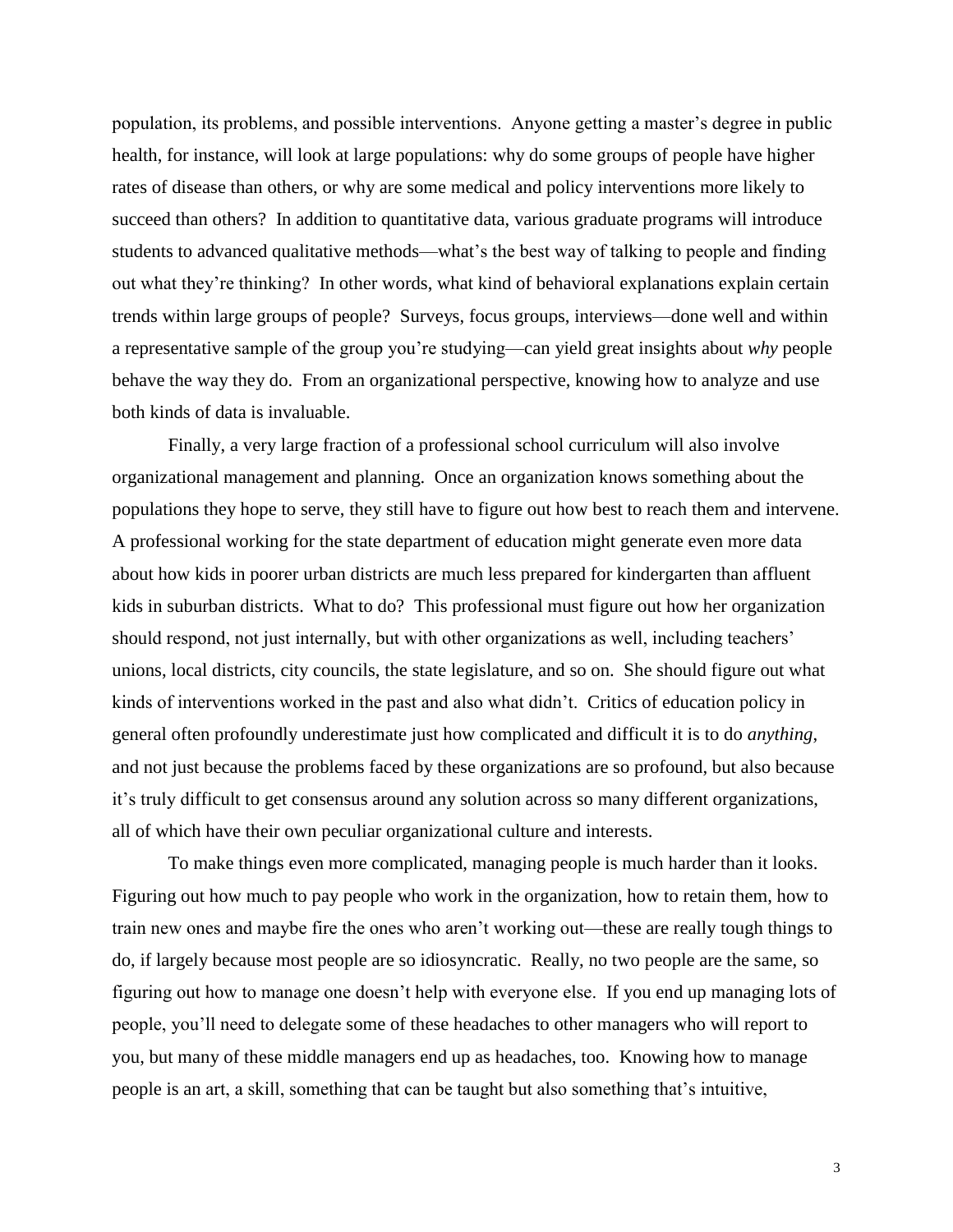requiring a good head, a sound heart, and guts. Many organizations fail due to poor, flat, nearsighted, or tyrannical management.

\* \* \* \* \*

Speaking of success and failure, we come to this interesting question: why do MBAs make so much money? Before the current recession, new MBAs from top ten graduate schools in business administration were starting at \$160,000 and above, which is utterly mind-boggling to a much more highly educated academic like me. The answer, though, is somewhat obvious: it's because large corporations work in dynamic and changing environments, they compete with one another over various, highly profitable markets, and a few right decisions can yield huge profits, while a few bad decisions might lead to disaster. Private corporations are all large, highly complex organizations, and quite often, their most valuable assets are their highly skilled, highly trained managers who run them.

Imagine you are an MBA at General Motors in 1960, and you're trying to figure out what kind of car to produce and for what kind of market. You might think you're aiming for American suburbanites with 2.5 children, people who have kids that need to go from school to soccer practice, and maybe to grandma's house on the weekend, all of you travelling on a brand new interstate highway system built during the Eisenhower Administration. You will make bigger cars that drive like cruise ships, because gas is cheap in the United States in 1960, and you'll want your passengers to be comfortable.

Now imagine you're a Japanese guy who got an MBA at Harvard in 1960, one of the first post-war Japanese guys to do that, and you go back to Japan and start working for Toyota. Your market looks different: Japanese streets in Tokyo and Osaka are often narrow, and a car the size of a Cadillac won't fit through large sections of the city. Plus, gas is pretty darn expensive in Japan because all of it has to be imported. In the 1960s, people in Japan earned less money, too, so you'll want less expensive cars that are fuel efficient, could last forever with little maintenance, and just smaller. Japanese governments spent money on railways and choo-choos, not asphalt and concrete highways, and so going to grandma's was more likely to be by train than car anyway.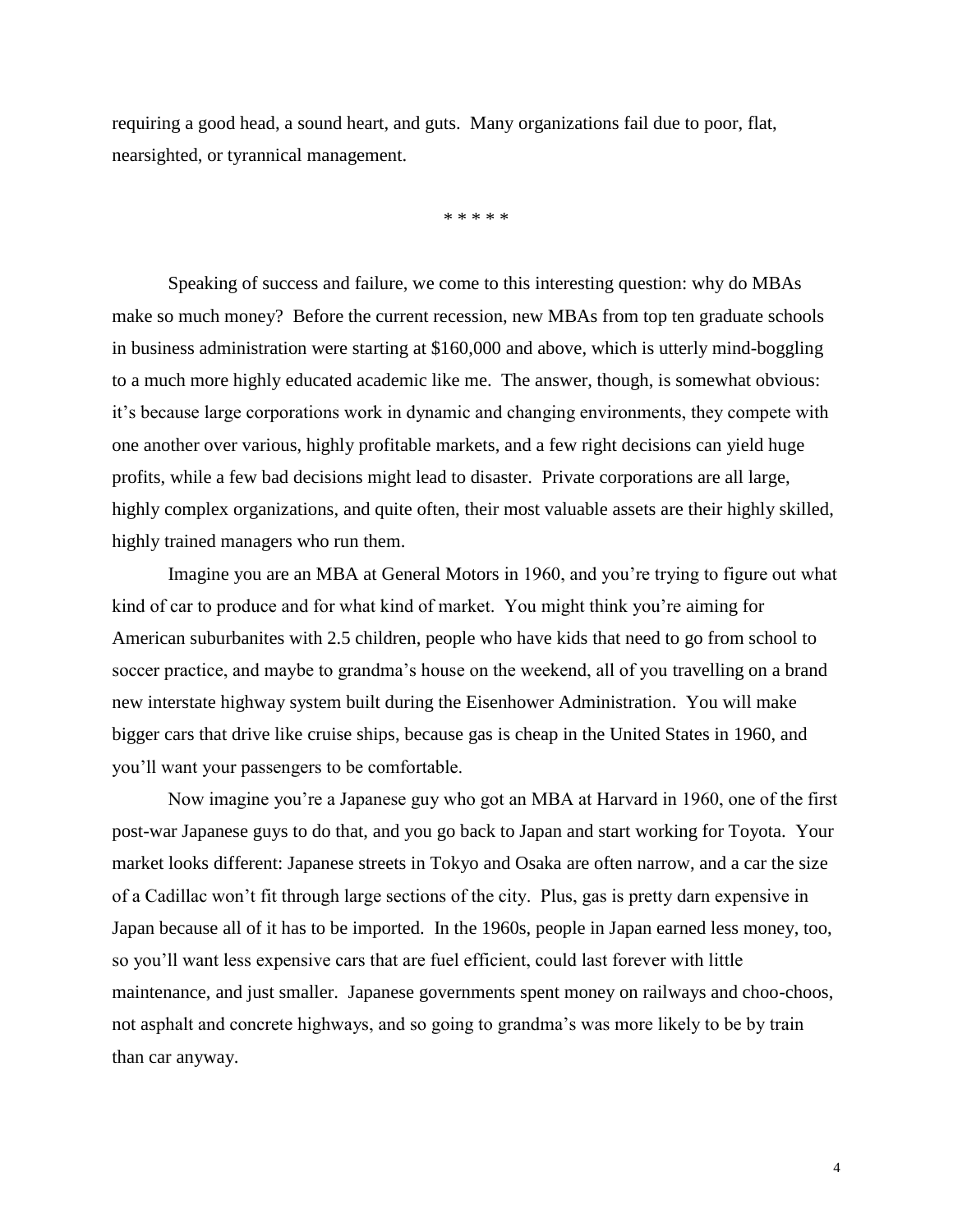In the 1960s, Toyota made cars that were inexpensive (cheap) and dinky (small). Although modeled after American cars, they had no cache whatsoever to American car buyers. By the 1970s, Toyota produced the Carina, which was okay, but GM made Camaros and Firebirds, and mostly to compete with Ford's Mustangs. Ever drive a 1972 Ford Mustang GT? It roars like a living thing and at full speed, it could eat a Carina raw, like sushi. In 1972, the MBAs who approved and organized the production of the Ford Mustang made a ton of money for Ford Motor Company, and they probably got fat raises and huge bonuses, too, not to mention free trips to Vegas. The MBAs at Toyota, well, they probably did fine, because the Carina really was one of the most fuel efficient and inexpensive cars that the company had ever produced, even though it looked like a car your Aunt Betty would drive to church. Still, in 1972, if you could place a bet in Vegas, and if the bet said that GM and Ford would be crippled in three decades, while Toyota would become the biggest car manufacturer in the world, what would be the odds? Who in their right minds would have taken that bet?

The great irony in this story is that the MBAs who were visionaries at Toyota often took their degrees from American universities. Many were Japanese, but many were Americans. The Americans were especially helpful, as they encouraged the company to develop manufacturing plants in the United States, and then market to Americans directly. Senior managers from Japan and the United States "imported" various kinds of production techniques to Toyota divisions based in California, Kentucky, and Indiana. They also branched out: now, when you buy a Lexus, a Scion, a Camry, or a Prius, it's a Toyota. That last one, the Prius, is most interesting, as it was conceived at a time when hardly anyone (except Al Gore) cared much about  $CO<sub>2</sub>$ , global warming, or left-wing tree-huggers. GM had produced an electric vehicle, the EV-1, but for some mysterious reason, GM limited and then ceased its production. Corporations often flourish upon the mistakes of their competitors, and so it was that the Prius is now one of the most popular cars on the planet, and it's an obvious example of how good corporate managers should think past the moment, to consider critically the shape of the world that will come to be rather than the world as it is now. No single person can take credit for the Prius—it was and is a product of a large, complex, *well-managed* organization. Again, if auto makers based in the United States will ever recover, their corporate managers will need to find that magical and elusive combination of engineering talent, lots of capital, and visionary management.